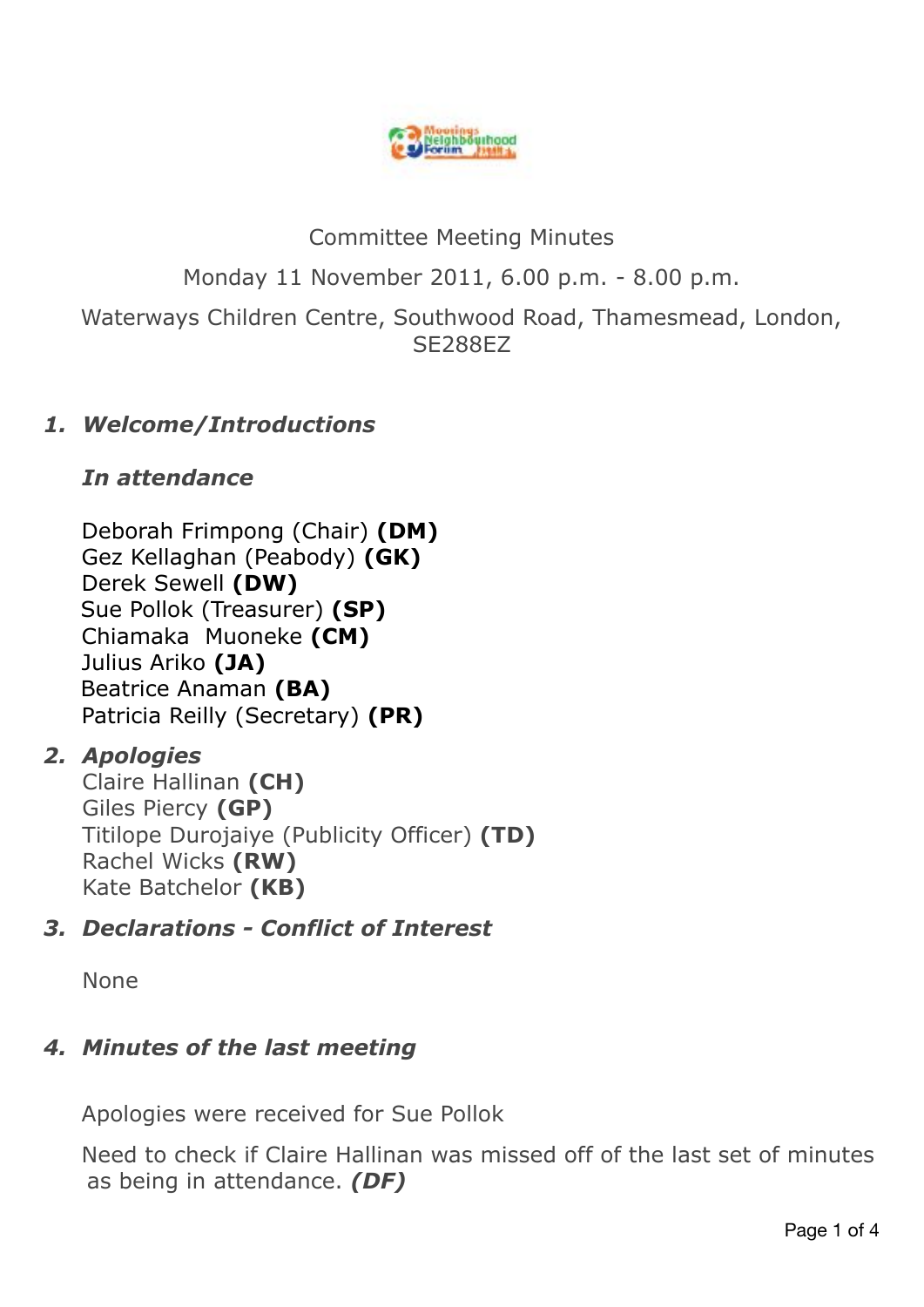

P2, A.O.B. - Committee meeting cancelled on 14/10/19

## *5. Remaining Budget*

SP gave an overview of the remaining funding in the bank account. No questions were raised.

### *6. Successful Locality Bid*

*GH* to confirm with KB how to draw down the grant funding. **GH** to query whether KB could open the email. **GH** to follow up re: Notice Board outside Gogi's

## *7. Roles of members to support Committee (future of group without Giles)*

DF shared a bi weekly report consisting of bullet points from GP. It outlined what GP has been focussing his time on to date. Including research for the Neighbourhood Plan.

 There was a query around whether the meeting with Aecom in December re plan should be rescheduled. The committee felt this meeting was required in order to ensure we are getting the right steer and heading in the right direction.

DF/SP confirmed MNF have funding for GP until March 2020.

#### *8. Possible Funding Bid re: Ruth Cherrington [https://www.gov.uk/](https://www.gov.uk/government/publications/pocket-parks-helping-communities-transform-unloved-neglected-or-derelict-areas-into-new-green-spaces) [government/publications/pocket-parks-helping-communities](https://www.gov.uk/government/publications/pocket-parks-helping-communities-transform-unloved-neglected-or-derelict-areas-into-new-green-spaces)   [transform-unloved-neglected-or-derelict-areas-into-new-green](https://www.gov.uk/government/publications/pocket-parks-helping-communities-transform-unloved-neglected-or-derelict-areas-into-new-green-spaces)[spaces](https://www.gov.uk/government/publications/pocket-parks-helping-communities-transform-unloved-neglected-or-derelict-areas-into-new-green-spaces)*

There was a discussion with the outcome that **BA** and **KB** to explore further.

## *9. Peabody/ MNF members Walk About*

Peabody confirmed they are happy to restart walk abouts. KB has suggested one per month rotating in different areas. Perhaps walk about in areas not familiar to each individual. Discussion around email/ advert to seek volunteers. There will need to be a plan of which areas are to be covered. A sub group to organise - JA and CM volunteered with DS and BA as floaters.It would be good to set dates then recruit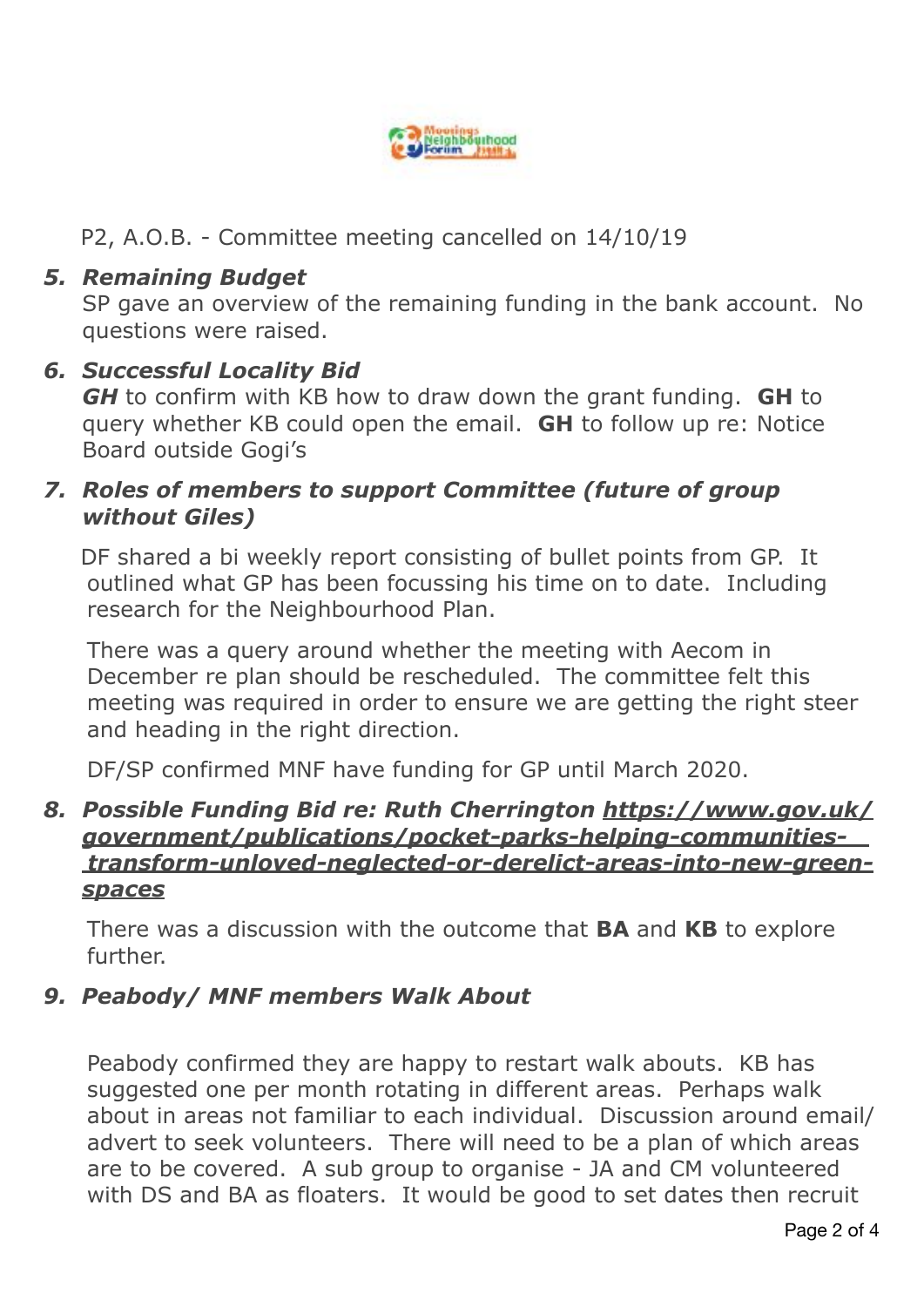

 to this specific dates with a consistent meeting place in each area. We should be clear what things we will be looking for in the advert - why we are doing this "We have a walk about for......." Those areas can then be revisited months later to see what improvement/impact if any has been achieved. *DS* to outline areas on map.

## *10.Deliberation on contacting Greenwich Council about the*

### *renovations/improvements needed in areas belonging to them*

### *within our designated area (map from Kate Batchelor)*

Clarity should come following meeting with Aecom of where we can influence and who to approach in which areas.

#### *11.Vice Chair Election Process*

To be voted on at December Forum on 16.12.19. Counting of votes to happen on the night as before. Vote open to everyone who turns up on the night.

#### *12.Funding Bid from Councillors*

**GP** to seek clarification on what can be funded.

#### *13.AOB*

 DS - Certain areas are lacking in terms of lighting, pavements, bollards which was evident when he walked around with KB and Verity. This is something MNF could perhaps influence with The Royal Borough of Greenwich Council (RBGC). Particularly the underpass outside of Gogi's which has been flooded. GK will follow up with RBGC, KB's contact and feed back.

 GK - Updated the committee on the feasibility study of Titmuss Avenue. There are a couple of options that she will bring back to the next Forum. 1. Site next to the allotment big 2. Smaller yard site by phone box. Thamesmead recycling project - furniture store on the small site, exploring with the architects. The garage the project has been using for storage is coming down and they are now looking to relocate.